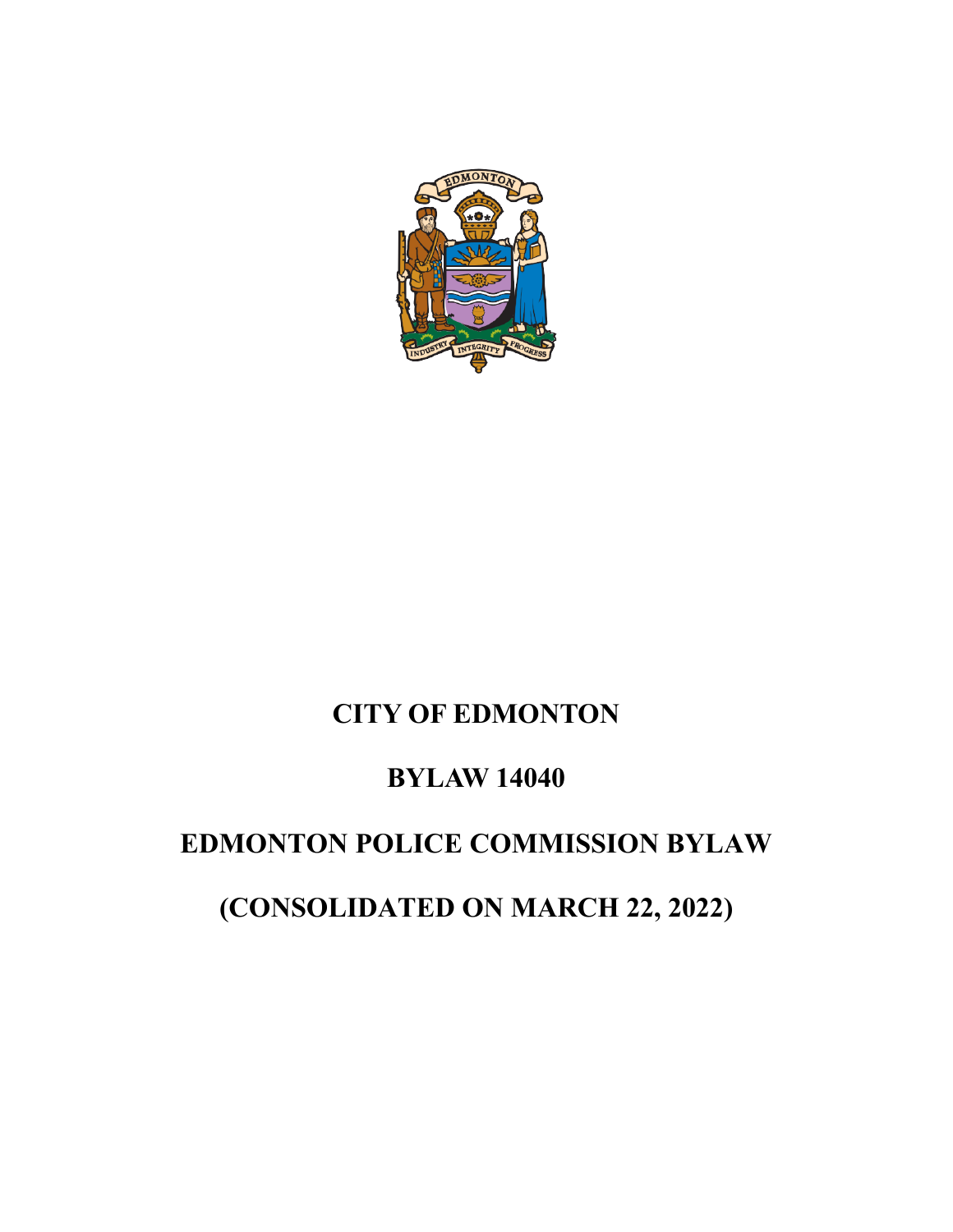### **THE CITY OF EDMONTON**

#### **BYLAW 14040**

### **EDMONTON POLICE COMMISSION BYLAW**

Whereas, pursuant to section 27 of the *Police Act*, R.S.A. 2000 c. P-17, a municipality that has assumed responsibility for establishing a municipal police service shall establish and maintain an adequate and effective municipal police service under the general supervision of a municipal police commission;

And Whereas, pursuant to section 28 of the *Police Act,* council shall prescribe rules governing the operations of the municipal police commission and appoint the members;

And Whereas, pursuant to section 28 of the *Police Act,* council may provide for the payment of reasonable remuneration or a gratuity or allowance to members of the municipal police commission;

And Whereas, pursuant to section 29 of the *Police Act,* in developing a budget, council may obtain any information from the commission that may be necessary to enable it to assess the efficiency and the financing requirements of the police service;

And Whereas, pursuant to section 31 of the *Police Act,* council is liable for any legal liability that is incurred by the commission;

And Whereas, pursuant to section 31(5) of the *Police Act*, where a Commission has been established, Council shall not, except as permitted under the Act, perform any function or exercise any power in respect of the Police Service that the Commission is empowered to perform or exercise.

And Whereas, pursuant to section 36 of the *Police Act,* the commission shall appoint for the police service the chief of police subject to the ratification of council;

And Whereas the *Police Act* prescribes the powers, duties, functions and constraints of a municipal police commission;

Edmonton City Council enacts:

(S9, Bylaw 16516, August 28, 2013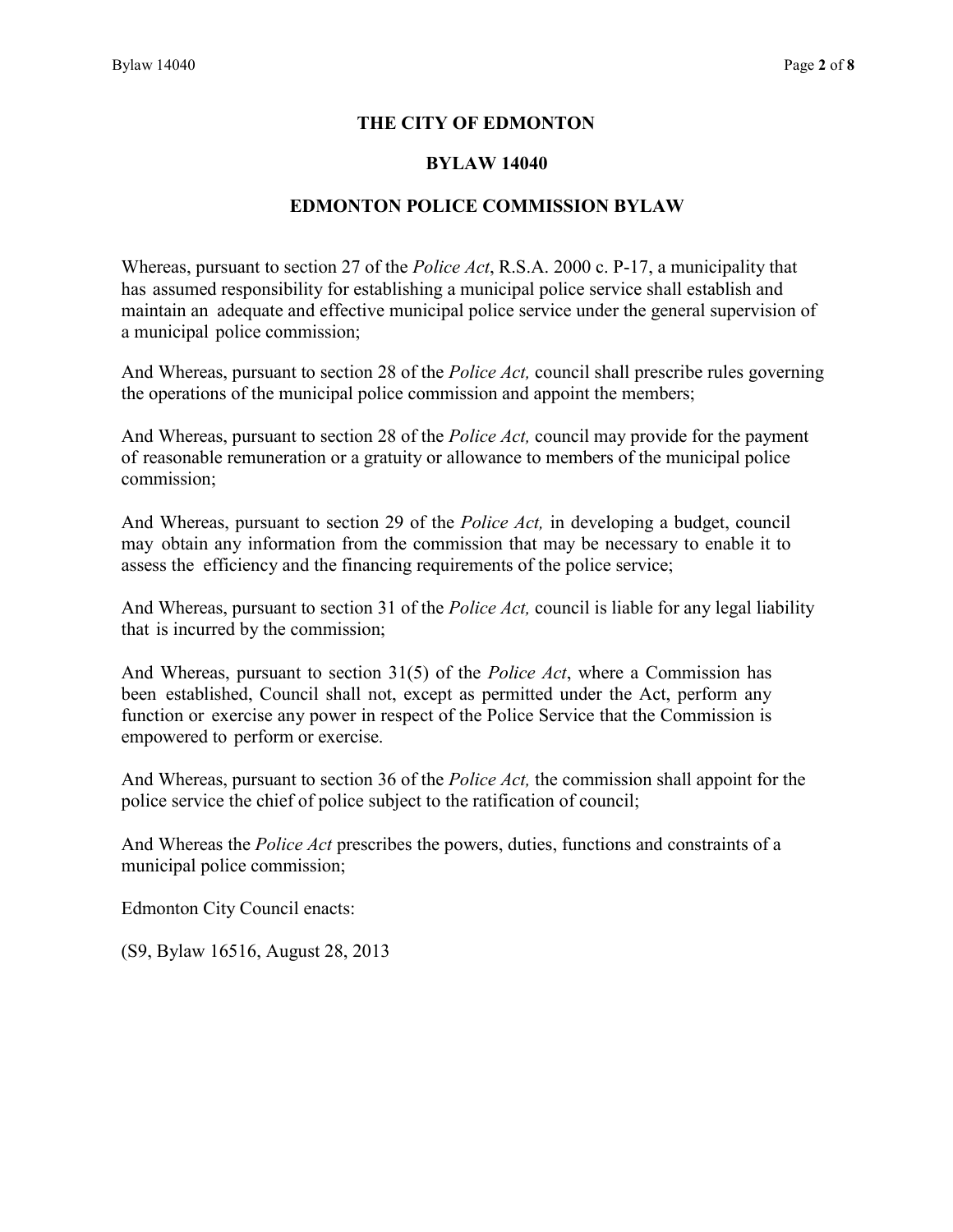## **(PART I - PURPOSE, DEFINITIONS AND INTERPRETATION**

| <b>PURPOSE</b>                            | $\mathbf{1}$   | The purpose of this bylaw is to continue the municipal police<br>commission established in Bylaw 9304, to provide civilian<br>oversight for the police service within the city of Edmonton. |                                                                                                           |  |
|-------------------------------------------|----------------|---------------------------------------------------------------------------------------------------------------------------------------------------------------------------------------------|-----------------------------------------------------------------------------------------------------------|--|
| <b>DEFINITIONS</b>                        | $\overline{2}$ | In this bylaw, unless the context otherwise requires:                                                                                                                                       |                                                                                                           |  |
|                                           |                | (a)                                                                                                                                                                                         | "Act" means the <i>Police Act</i> , S.A. 2000, c. P-17;                                                   |  |
|                                           |                | (b)                                                                                                                                                                                         | "Chair" means the individual elected under section 7;                                                     |  |
|                                           |                | (b.1)                                                                                                                                                                                       | "Chief of Police" means the individual appointed as chief<br>of police pursuant to the Act;               |  |
|                                           |                | (c)                                                                                                                                                                                         | "City" means the municipal corporation of the City of<br>Edmonton;                                        |  |
|                                           |                | (d)                                                                                                                                                                                         | "City Manager" means the City's chief administrative<br>officer or delegate;                              |  |
|                                           |                | (e)                                                                                                                                                                                         | "Commission" means the Edmonton Police Commission;                                                        |  |
|                                           |                | (f)                                                                                                                                                                                         | "Council" means the Municipal Council of the City of<br>Edmonton;                                         |  |
|                                           |                | (g)                                                                                                                                                                                         | "Councillor" means an elected member of Council;                                                          |  |
|                                           |                | (h)                                                                                                                                                                                         | "Member" means a person appointed pursuant to section 5<br>of this bylaw;                                 |  |
|                                           |                | (i)                                                                                                                                                                                         | "police service" has the same meaning as defined in the<br>Act;                                           |  |
|                                           |                | (j)                                                                                                                                                                                         | "procurement agreement" has the same meaning as<br>defined in the City Administration Bylaw, Bylaw 16620; |  |
|                                           |                | (k)                                                                                                                                                                                         | "trade agreements" has the same meaning as defined in<br>the City Administration Bylaw, Bylaw 16620;      |  |
|                                           |                |                                                                                                                                                                                             | (S9, S10, S11, S12, S13, Bylaw 18605, November 27, 2018)                                                  |  |
| <b>RULES FOR</b><br><b>INTERPRETATION</b> | 3              |                                                                                                                                                                                             | The marginal notes and headings in this bylaw are for reference<br>purposes only.                         |  |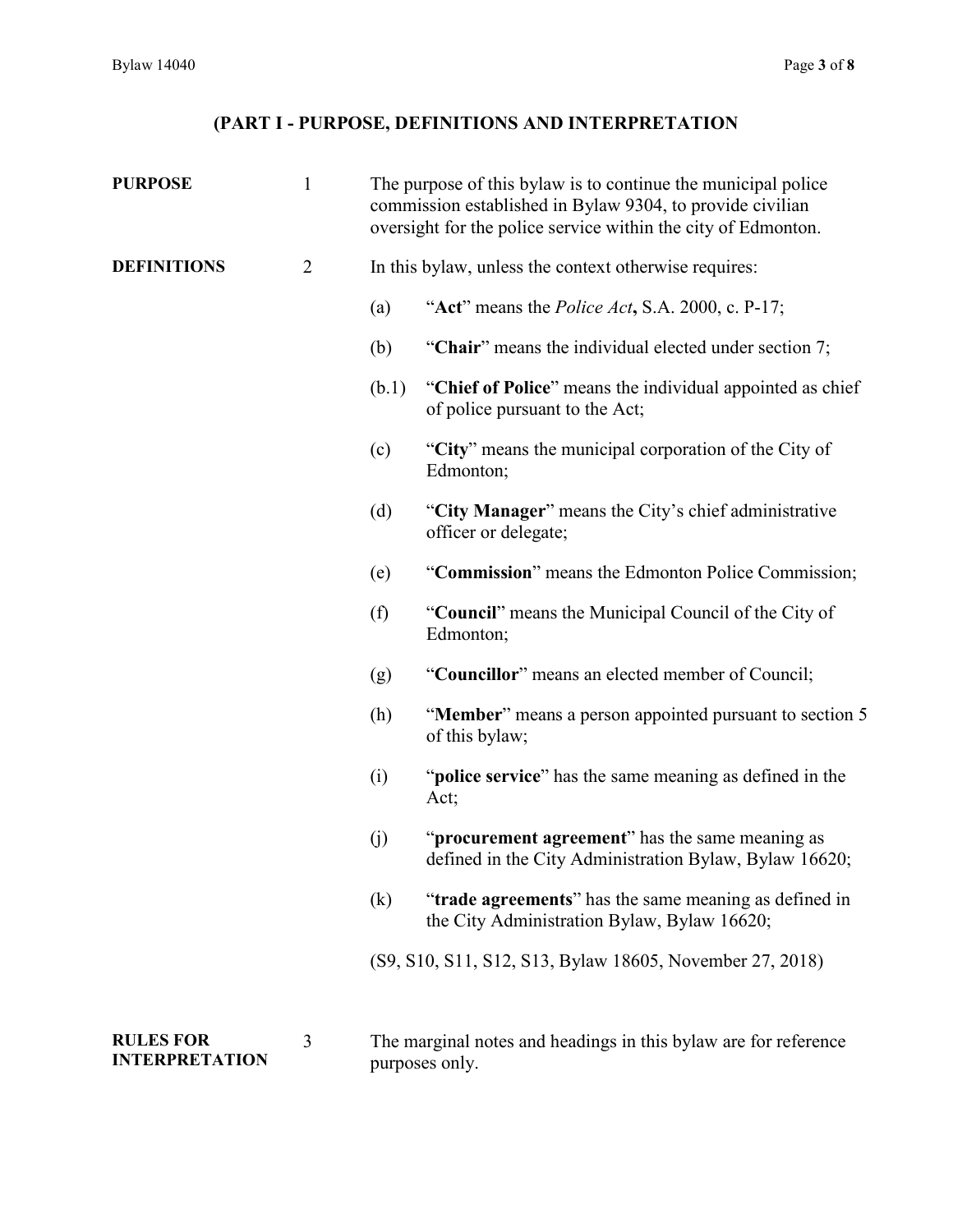## **PART II - COMMISSION STRUCTURE**

| <b>DUTIES</b>     | 4 | (1) | The Edmonton Police Commission is hereby continued as a<br>municipal police commission for the city of Edmonton.                                                                                                                |  |
|-------------------|---|-----|---------------------------------------------------------------------------------------------------------------------------------------------------------------------------------------------------------------------------------|--|
|                   |   | (2) | The Commission shall perform all duties and exercise all powers<br>imposed upon it by the Act and this bylaw.                                                                                                                   |  |
|                   |   | (3) | The Commission may, subject to ratification by Council, approve<br>the terms and conditions of employment of the Chief of Police.                                                                                               |  |
|                   |   |     | (S14, Bylaw 18605, November 27, 2018)                                                                                                                                                                                           |  |
| <b>MEMBERSHIP</b> | 5 | (1) | The Commission shall consist of not less than five members and<br>not more than twelve members appointed by Council, two of<br>whom may be Councillors or employees of the City.                                                |  |
|                   |   |     | (S2, Bylaw 17478, December 15, 2015)<br>(S2, Bylaw 20045, March 22, 2022)                                                                                                                                                       |  |
|                   |   | (2) | Members will be appointed by Council for a term of up to three<br>years, but not less than two years, and may only be removed for<br>cause.                                                                                     |  |
|                   |   |     | (2.1) Members may re-appointed for successive terms totalling not more<br>than six consecutive years.                                                                                                                           |  |
|                   |   | (3) | Subject to legislative requirements, and notwithstanding any other<br>provision in this bylaw, Council may make or extend any term of<br>appointment, including the final term, for any length of time it<br>deems appropriate. |  |
|                   |   | (4) | A former Member is eligible for re-appointment.                                                                                                                                                                                 |  |
|                   |   | (5) | Where a vacancy occurs in membership in the Commission by any<br>cause other than the expiration of the term for which the Member<br>was appointed, Council may appoint a successor to fill the<br>remainder of the term.       |  |
|                   |   | (6) | Members, other than a Councillor or employee of the City, may be<br>paid such remuneration by the Commission as may be fixed from<br>time to time by Council.                                                                   |  |
|                   |   |     | (S9, Bylaw 16516, August 28, 2013)                                                                                                                                                                                              |  |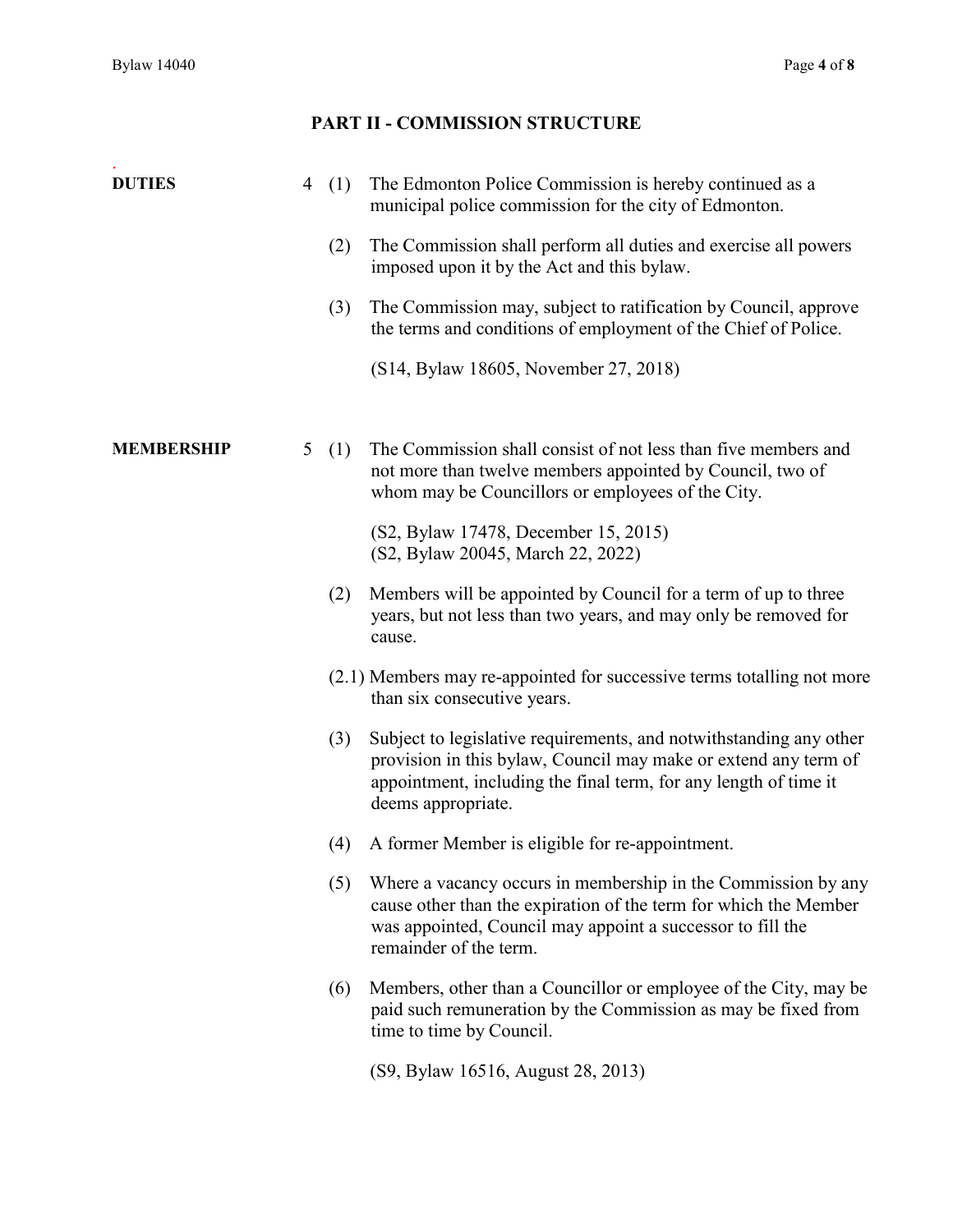| <b>BREACH OF OATH</b><br><b>OF OFFICE</b> | 6   | The Commission shall develop a protocol to investigate reported<br>breaches of the Oath of Office by a Member and this protocol will: |                                                                                                                                                                                                                                                                                                    |  |  |
|-------------------------------------------|-----|---------------------------------------------------------------------------------------------------------------------------------------|----------------------------------------------------------------------------------------------------------------------------------------------------------------------------------------------------------------------------------------------------------------------------------------------------|--|--|
|                                           |     | (a)                                                                                                                                   | include a requirement for a final report to Council of the<br>results of substantiated breaches;                                                                                                                                                                                                   |  |  |
|                                           |     | (b)                                                                                                                                   | be submitted to Council for review prior to its adoption;<br>and                                                                                                                                                                                                                                   |  |  |
|                                           |     | (c)                                                                                                                                   | be made available to public after its adoption.                                                                                                                                                                                                                                                    |  |  |
|                                           |     |                                                                                                                                       | <b>PART III - COMMISSION PROCEDURES</b>                                                                                                                                                                                                                                                            |  |  |
| <b>GENERAL</b>                            | 7   |                                                                                                                                       | At the first meeting of the Commission in each calendar year, the<br>Members shall, subject to the Act, elect one of the Members, other<br>than a Councillor or employee of the City, to act as Chair of the<br>Commission and another Member to act as Vice-Chair in the<br>absence of the Chair. |  |  |
|                                           | (8) |                                                                                                                                       | (1) The Commission may make such specific assignments to its<br>individual Members and form sub-committees as it may from time<br>to time deem necessary.                                                                                                                                          |  |  |
|                                           |     |                                                                                                                                       | (2) Sub-committees shall:                                                                                                                                                                                                                                                                          |  |  |
|                                           |     | (a)                                                                                                                                   | be comprised of Members only; and                                                                                                                                                                                                                                                                  |  |  |
|                                           |     | (b)                                                                                                                                   | report back to the Commission for consideration of<br>findings.                                                                                                                                                                                                                                    |  |  |
| <b>MEETINGS</b>                           | (9) |                                                                                                                                       | All the meetings of the Commission shall be governed according to<br>the following procedures:                                                                                                                                                                                                     |  |  |
|                                           |     | (a)                                                                                                                                   | Subject to this bylaw and every applicable statute or<br>regulation of the Province of Alberta, the Commission may<br>establish its own rules of procedure governing its meetings,<br>hearings and investigations;                                                                                 |  |  |
|                                           |     | (b)                                                                                                                                   | Subject to section 18 of AR 200/95, Freedom of<br>Information and Protection of Privacy Regulation,<br>meetings of the Commission shall be open to the public;                                                                                                                                     |  |  |
|                                           |     | (c)                                                                                                                                   | In the absence of the Chair, the Vice-Chair shall preside<br>over the meeting, and in the absence of the Vice-Chair, the<br>Commission may elect one of its Members to preside at a<br>meeting;                                                                                                    |  |  |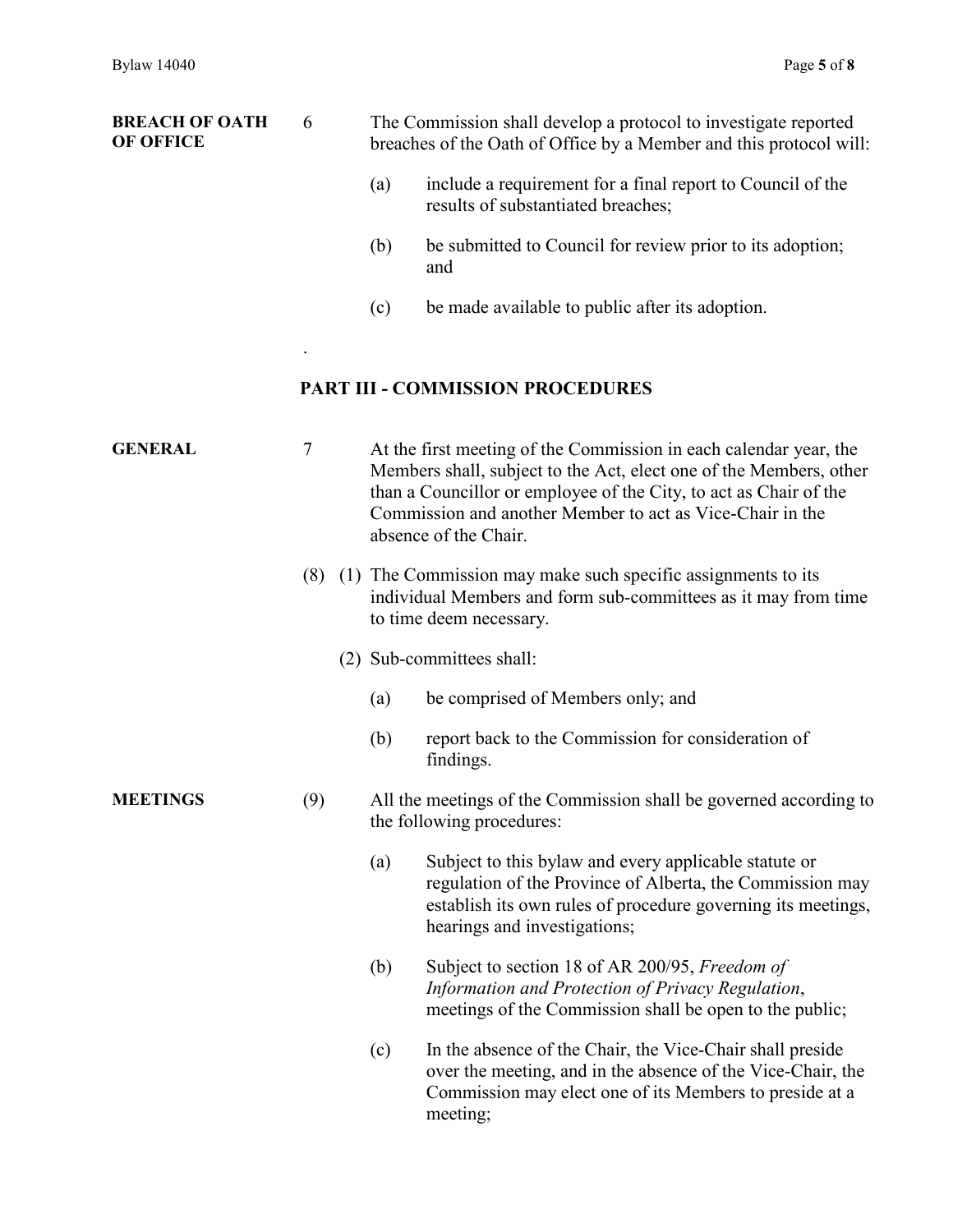|                                     |    | (d)      | The Commission shall, unless otherwise resolved by the<br>Commission, meet at least once in each month;                                                                                                                                                                                |
|-------------------------------------|----|----------|----------------------------------------------------------------------------------------------------------------------------------------------------------------------------------------------------------------------------------------------------------------------------------------|
|                                     |    | (e)      | Quorum for a meeting of the Commission is a majority of<br>the existing appointed Members, and Councillors who are<br>Members shall be counted as "existing appointed<br>members" for the purposes of determining quorum only if<br>they are in attendance at that meeting;            |
|                                     |    | (f)      | Each Member has one vote; and                                                                                                                                                                                                                                                          |
|                                     |    | (g)      | A motion is lost when the vote is tied                                                                                                                                                                                                                                                 |
| <b>SPECIAL</b><br><b>MEETINGS</b>   | 10 | follows: | (1) The rules governing special meetings of the Commission are as                                                                                                                                                                                                                      |
|                                     |    | (a)      | The Chair may call special meetings of the Commission<br>whenever he or she considers it expedient to do so, but<br>shall do so when required in writing by a majority of the<br>Members;                                                                                              |
|                                     |    | (b)      | Written notice shall be given of any special meeting stating<br>the time and place, and in general terms the nature of the<br>business to be transacted, and shall be sent to each<br>Member's residence or place of business not less than<br>twenty four hours prior to the meeting; |
|                                     |    | (c)      | The Chair may call a special meeting upon shorter verbal<br>notice if all of the Members give their written consent<br>before or at the commencement of the meeting or if all<br>Members are present and resolve to dispense with written<br>consent.                                  |
|                                     |    |          | (2) Where a special meeting is called, no business other than the<br>business indicated in the notice may be transacted without the<br>consent of all Members.                                                                                                                         |
| <b>PECUNIARY</b><br><b>INTEREST</b> | 11 |          | No Member shall participate in any discussion nor vote upon any<br>matter that may involve a pecuniary interest within the meaning of<br>the Municipal Government Act.                                                                                                                 |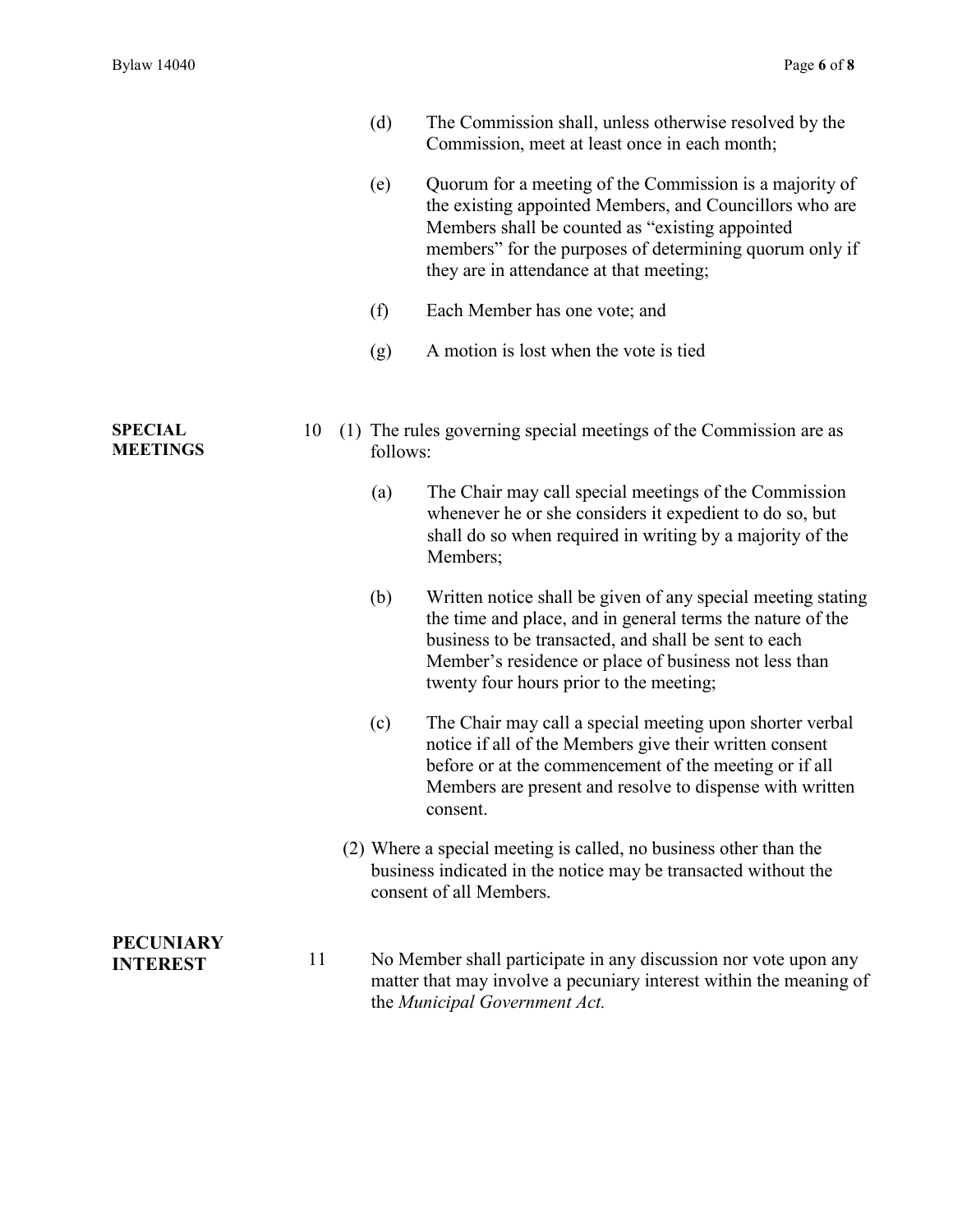**EXPENSE AND HOSTING**

## 12 The Commission shall:

- (a) reimburse employees for expenses in accordance with approved City directives and procedures for City employees; and
- (b) establish a policy that will define hosting requirements and provide for the reimbursement of member expenses in line with the responsibilities of serving as Commissioners.

## **PART IV - COMMISSION OPERATIONS: BUDGET, CONTRACTS AND AGREEMNTS**

| <b>BUDGET</b>                                                 |    | 13 (1) The Commission shall submit a request for a total budget in<br>accordance with City budget procedures.                                                                                                                                                                                             |
|---------------------------------------------------------------|----|-----------------------------------------------------------------------------------------------------------------------------------------------------------------------------------------------------------------------------------------------------------------------------------------------------------|
|                                                               |    | (2) The Commission shall provide sufficient information to enable<br>Council to determine the financing requirements of the police<br>service, including, if directed by Council, strategic plans, variance<br>reports, capital plans and variance analysis.                                              |
| <b>APPROVAL OF</b><br><b>PROCUREMENT</b><br><b>AGREEMENTS</b> |    | 14 (1) Subject to subsection (2), the Commission may approve any<br>procurement agreement related to the powers, duties, or functions<br>of the Commission or the police services where the expenditure or<br>revenue is including within the total budget established by Council<br>pursuant to the Act. |
|                                                               |    | (2) Unless otherwise directed by Council, the Commission may only<br>approve procurement agreements that comply with applicable trade<br>agreements.                                                                                                                                                      |
|                                                               |    | (3) The Commission may delegate the authority to approve<br>procurement agreements to the Chief of Police, including the<br>authority to further delegate.                                                                                                                                                |
|                                                               |    | (S14, Bylaw 18605, November 27, 2018)                                                                                                                                                                                                                                                                     |
|                                                               | 15 | Deleted                                                                                                                                                                                                                                                                                                   |
| <b>CONTRACTUAL</b><br><b>REPORTING</b>                        | 16 | Deleted                                                                                                                                                                                                                                                                                                   |
|                                                               |    | (S16, Bylaw 18605, November 27, 2018)                                                                                                                                                                                                                                                                     |